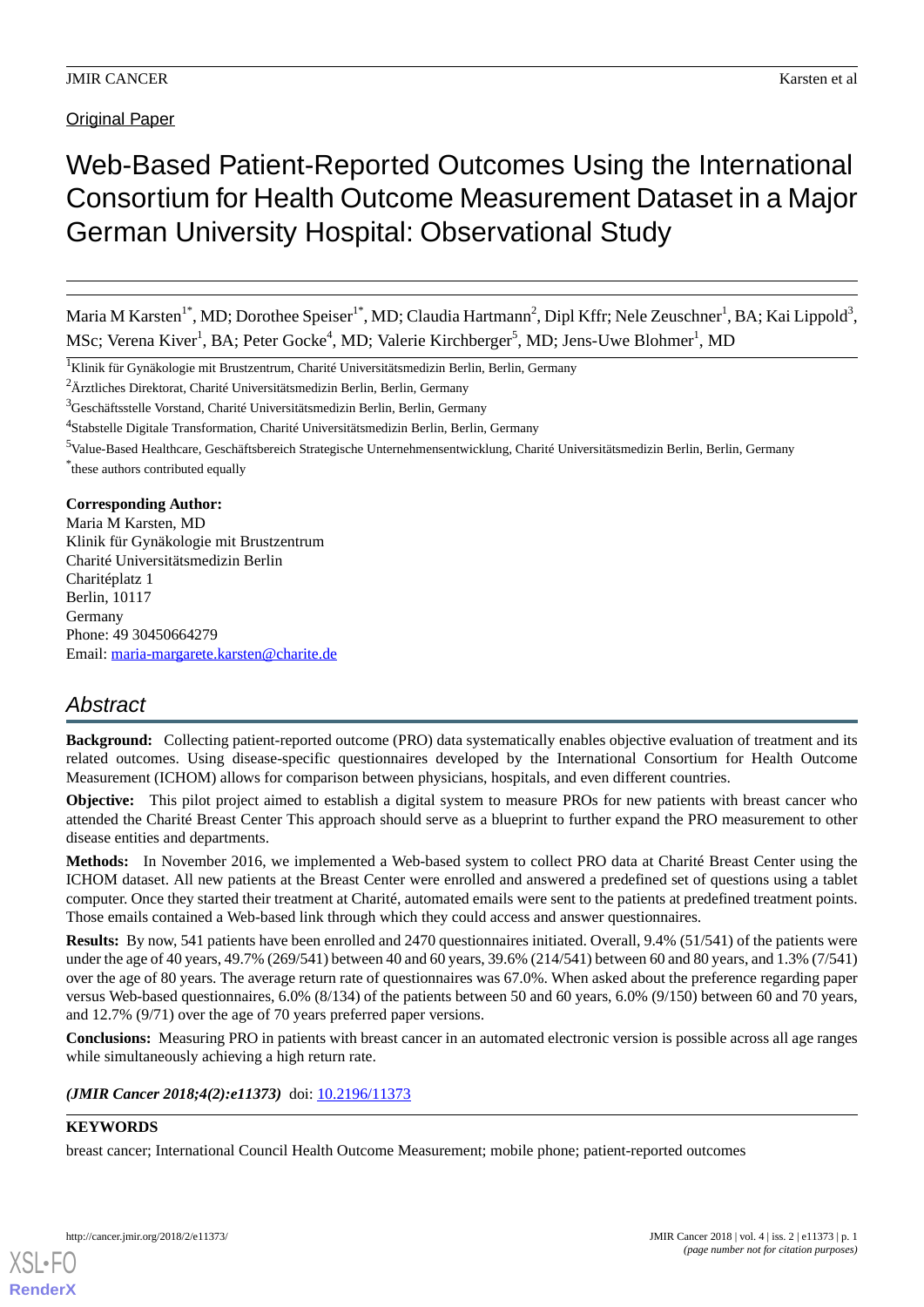# *Introduction*

In Germany, every year, 70,000 women receive the diagnosis of breast cancer. Almost 30% are under the age of 55 years. Due to improved screening and treatment modalities, there has been a significant improvement in overall survival in the last decade [[1-](#page-5-0)[3\]](#page-5-1). Breast cancer-specific mortality in Europe reduced from 17.90 women in 2002 to 15.20 per 100,000 women in 2012 [\[4](#page-5-2)]. However, survival gains are often associated with the loss of physical functioning; increased morbidity; and new challenges regarding the emotional, social, and financial aspects of life [[5-](#page-5-3)[8](#page-5-4)]. Therefore, this increase in life expectancy of patients with cancer must lead to increased scrutiny regarding the long-term side effects of new and existing cancer treatments [[9,](#page-5-5)[10\]](#page-5-6). An important aspect in evaluating effects of any therapies is patients' voice and perception. This applies even more to patients with cancer. The best way to address this aspect is to use patient-reported outcome (PRO) measures. The US Food and Drug Agency describes PRO as "any report coming directly from patients about a health condition and its treatment" [[11\]](#page-5-7). Nowadays, using electronic media, like smartphones and tablet computers, measuring PRO data is much easier and less timeand cost-consuming than it was in the past. The use of PRO data allows for the real-time evaluation of therapy concepts and monitoring of new treatments. At the same time, it is an easy way for a long-term follow-up. Increasingly complex therapies in medicine simultaneously require an increase in documentation—time missing in direct patient communication [[12](#page-5-8)[,13](#page-5-9)]. However, this time is essentially needed to adequately assess a patient's situation and symptoms. PRO has been shown in multiple studies to help clinicians to adequately assess patient symptoms, save time for patient communication, and therefore improve patient care and even survival [[14](#page-6-0)[,15](#page-6-1)]. The aim of this study was to establish a PRO system in a major German university hospital.

# *Methods*

After obtaining ethics approval from the Charité Ethics Commission (EA 4/127/16), we implemented a Web-based system to collect PRO data at the Charité Breast Center. Data capturing started in November 2016. The PRO data collection was based on an international standard set for breast cancer outcome measures, which was developed by the International Consortium for Health Outcome Measurement (ICHOM). All new patients, who attended the breast clinic, were included in the PRO measurement. Afterward, those who had a diagnosis of breast cancer and received their treatment at Charité Breast Center were stratified into follow-up. After patients registered at the clinic, they were asked by the receptionist if they would be willing to participate and received a personal log-in after they signed consent. The waiting time until their appointment was used to answer the ICHOM questions as well as questions regarding their medical history on a tablet computer. The decision to use a tablet computer in the clinic setting was one of the comforts because it allowed the patients to continue sitting where they felt the most comfortable in the waiting area. The

follow-up emails patients received were designed in a way that they could also be answered on a mobile device.

After the successful completion of the questionnaire, answers and calculated PRO scores were immediately available to treating physicians for the upcoming consultation. During that, treating physicians had the option to add missing clinical data. If they decide not to record the clinical data necessary, it was later added by support staff. Once patients entered specific care pathways, like chemotherapy or surgery, an automated process was started through which they received follow-up emails containing the access code to their individual PRO measurement questionnaires. The follow-up emails were sent 6 weeks after their first treatment, then every 3 months thereafter for 2 years. After the first 2 years are finished, they will receive a follow-up questionnaire every 6 months for another 3 years and after this only on a yearly basis.

From a technical standpoint, the system for PRO collection was installed on campus as an on-premise installation. It was therefore only available within the Charité network. The core system was supported by an additional patient portal, which acted as an outward facing tool, to interact with patients. The patient portal was hosted in a different environment to allow for access to the Web. It enables patients to complete questionnaires from home using a secure connection.

# *Results*

## **Monthly Increase in the Number of Patients Who Participate in the Patient-Reported Outcome Measurement Since the Program Implementation**

[Figure 1](#page-2-0) shows monthly increase in the number of patients who were entered into the PRO evaluation at the Breast Center and agreed to participate after its implementation in November 2016. After an initial increase in January 2017 with 40 patients, there was a decline in participation, with the lowest rate in March 2017, with only 4 patients included. From July 2017, there was a marked increase in patient numbers—a trend that continued from there on.

### **Increase in Patients Numbers for Patient-Reported Outcome Measurement Compared With the Total Number of New Patients**

[Table 1](#page-2-1) compares the number of new patients who entered into the PRO system with the total number of new patients seen at the Charité Breast Center. With the exemption of January 2017, where 34.4% (40/116) of the new patients were added to the PRO system, the percentage of all new patients stayed below 20% until July 2017, with the lowest percentage (4/166, 2.4%) in March 2017. After July 2017, there was a marked increase in adding new patients, almost continuously increasing and reaching its highest percentage in December 2017, with 73.5% (86/117) of all new patients included in the PRO system.

[Table 2](#page-2-2) shows patients' characteristics regarding educational levels.

 $XS$  $\cdot$ FC **[RenderX](http://www.renderx.com/)**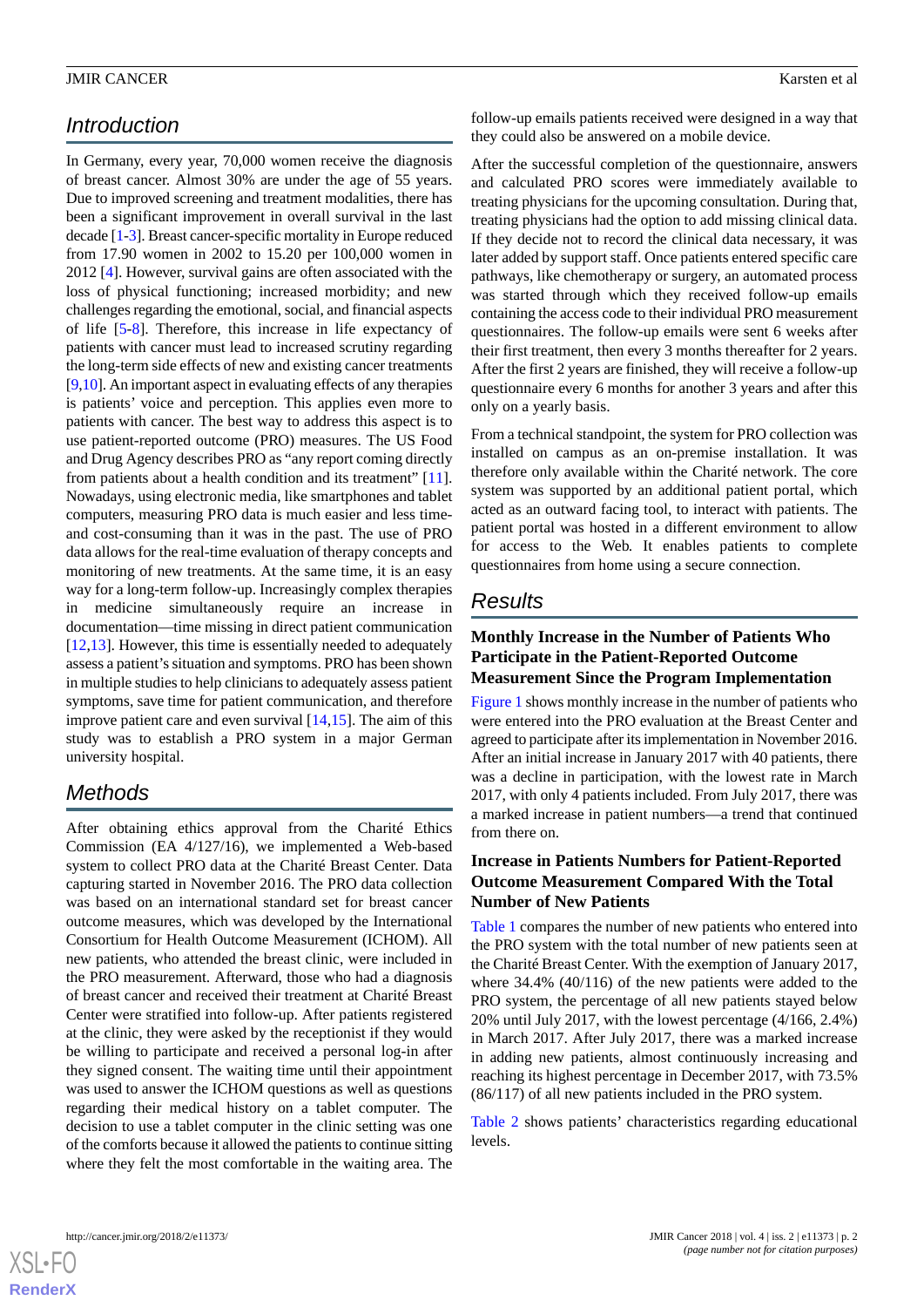<span id="page-2-0"></span>**Figure 1.** Monthly increase in patient numbers for patient-reported outcome measurement since implementation.



<span id="page-2-1"></span>**Table 1.** Increase in patient numbers for patient-reported outcome measurement over time.

| Period         | New patients seen, n | Patients who participated in patient-reported outcome measurement, n (%) |
|----------------|----------------------|--------------------------------------------------------------------------|
| November 2016  | 105                  | 13(12.3)                                                                 |
| December 2016  | 90                   | 7(7.8)                                                                   |
| January 2017   | 116                  | 40(34.4)                                                                 |
| February 2017  | 124                  | 10(8.1)                                                                  |
| March 2017     | 166                  | 4(2.4)                                                                   |
| April 2017     | 104                  | 20(19.2)                                                                 |
| May 2017       | 139                  | 25(17.9)                                                                 |
| June 2017      | 112                  | 9(7.6)                                                                   |
| July 2017      | 116                  | 55 (47.4)                                                                |
| August 2017    | 108                  | 54(50.0)                                                                 |
| September 2017 | 163                  | 67(41.1)                                                                 |
| October 2017   | 93                   | 59 (63.4)                                                                |
| November 2017  | 169                  | 115 (68.0)                                                               |
| December 2017  | 117                  | 86 (73.5)                                                                |

<span id="page-2-2"></span>**Table 2.** Level of academic training in all patients included in patient-reported outcome measurement (N=541).

| Education level                      | Value, $n$ $(\%)$ |
|--------------------------------------|-------------------|
| Minimum German schooling requirement | 201(37.1)         |
| Mid-level education                  | 153(28.2)         |
| Higher level education               | 187 (34.5)        |

[XSL](http://www.w3.org/Style/XSL)• **[RenderX](http://www.renderx.com/)**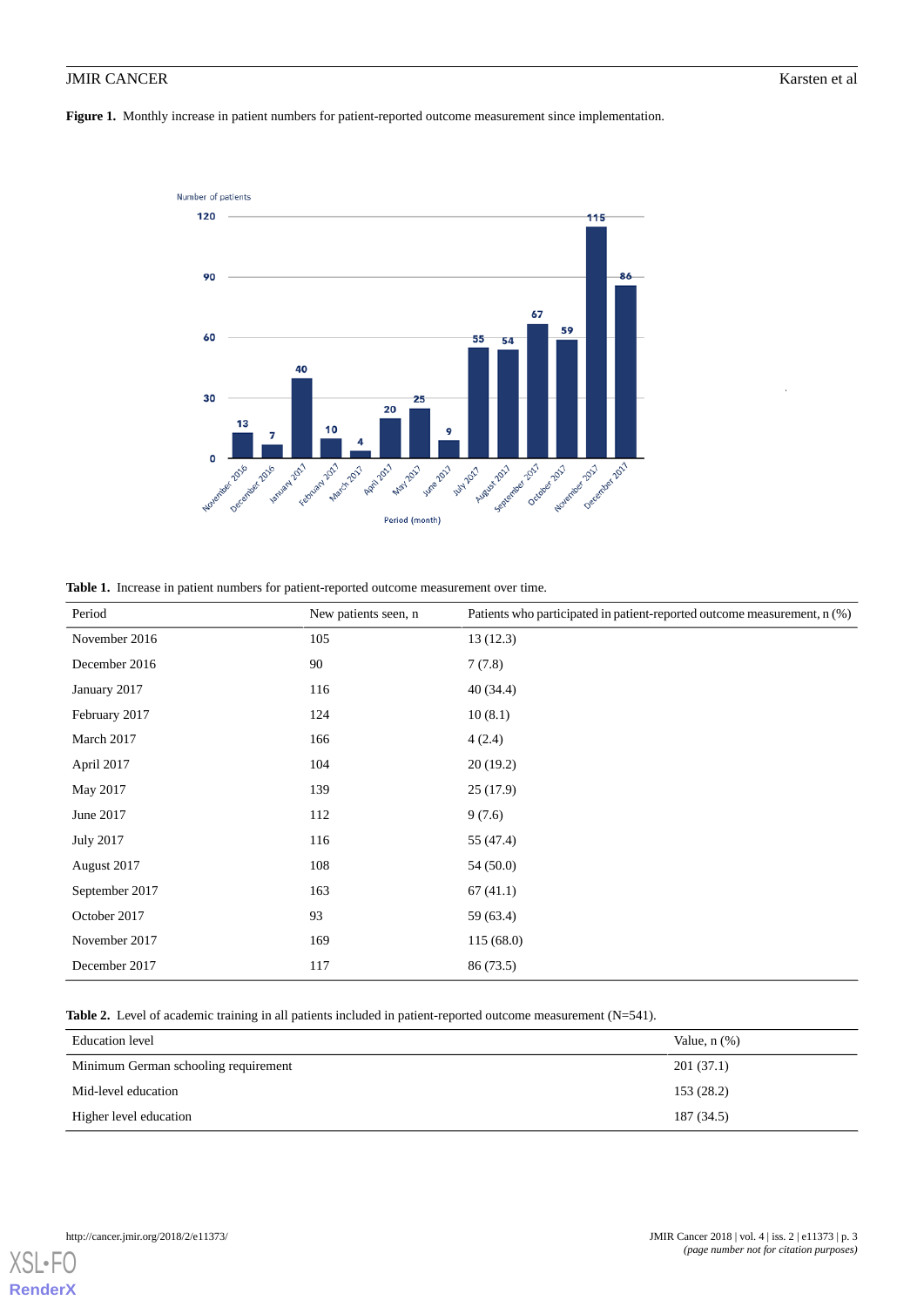## **Decline in Patient Numbers to Participate in the Long-Term Follow-Up**

[Figure 2](#page-3-0) shows the percentage of breast cancer patients who agreed to participate in the electronic follow-up PRO measurement compared with those who did not want to participate. In the age group of 20-30 years, 66.67% (2/3) agreed to follow up; in the age group of 30-40 years, 75% (6/8) agreed to follow up. The highest number was seen in the age group of 40-50 years, with 90.91% (37/40) followed up; 75.76% (25/33) agreed to follow up in the age group 60-70 years. Participation levels were the same, with 75% in the age groups of 70-80  $(12/16)$  and  $>80$   $(3/4)$  years.

### **Return Rates of Questionnaires From Patients Participating in the Follow-Up Patient-Reported Outcome Measurement**

<span id="page-3-0"></span>[Figure 3](#page-3-1) shows the return rates of the online questionnaires completed by those patients who participated in the follow-up PRO measurement. After an initial drop to 28.6% (12/42) in February 2017, there was a continuous increase in the return rate from 54.2% (13/24) in March of 2017 to 82.9% (68/82) in September 2017, with then another slow decline in October 2017 to 75.3 (70/93). November and December 2017 showed steady return rates above 81.3% (122/150) and 82.6% (114/138), respectively.

## **Preference for Using a Digital Way to Measure Patient-Reported Outcome Compared With a Paper-Based Version Across Age Groups**

[Figure 4](#page-4-0) shows the percentage of patients who preferred a paper-based version of the questionnaire instead of a digital one. Notably, 100% (51/51) of the patients in the age groups of 20-40 years preferred a digital version, while 2.9% (7/244) of the patients in the age group of 40-50 years preferred a paper-based version. This increases to 5.9% (13/122) in the age group of 50-70 years and then further increases to 13.0% (3/23) in those aged 70-80 years. Above 80 years of age, there was a 100% (2/2) preference for paper-based questionnaires compared with digital questionnaires.

**Figure 2.** Patients who agreed to follow up versus who declined to follow up patient reported outcome measurement.



<span id="page-3-1"></span>**Figure 3.** Return rates of the digital questionnaires completed by patients who participated in the long-term patient-reported outcome measurement.



**[RenderX](http://www.renderx.com/)**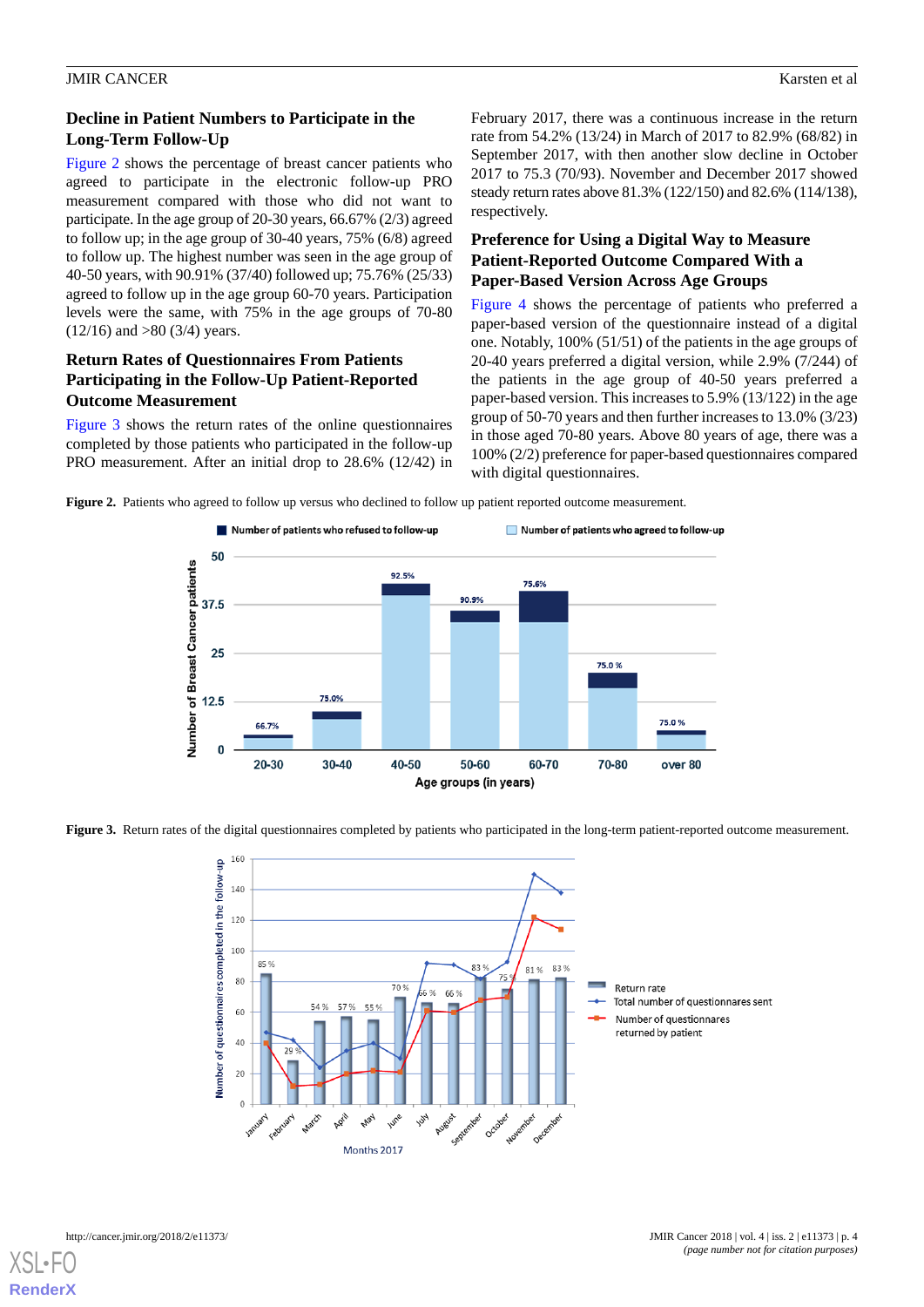<span id="page-4-0"></span>Figure 4. Preference for paper versus digital questionnaire according to age groups.



# *Discussion*

#### **Principal Findings**

This study documents the successful implementation of measuring PROs using the ICHOM dataset for breast cancer in a German university hospital for the first time. During the implementation period, we made numerous observations. First, it takes at least 6 months to implement and establish a working system, get all key stakeholders to adopt it, while simultaneously solve those technical problems that arise during the implementation phase. Second, most patients, across all age groups, are willing to participate in the initial measurement as well as in the long-term follow-up. Third, contrary assumption, most patients, even those aged >60 years, prefer a digital survey over a paper-based way to answer the PRO questionnaires.

Our observation regarding the required timeframe to establish a successful electronic PRO system is matched by previous publications [[16-](#page-6-2)[18\]](#page-6-3). A crucial point in establishing a successful digital program is to explain and educate all health care providers who will be involved in the collection of PROs about the purpose and benefit of PRO. While there is increasing interest and knowledge about PRO measurement, there are concerns regarding workflow, increase in workload due to the additional measurements, as well as data overload and creation of additional needs [[19](#page-6-4)[-21](#page-6-5)]. These findings are mirrored in our low patient accrual data in the first 6 months after the implementation. It took this time to train, educate, and convince all involved staff members from front desk staff to treating physicians. Once this barrier was broken, there was a steady increase in patients with breast cancer who agreed to participate in the follow-up PRO measurement. Only a small percentage of patients declined to participate in the PRO follow-up. The highest percentage of patients who agreed to follow up was in the age group of 40-50 years, at an astonishing 90.91% (37/40).

[XSL](http://www.w3.org/Style/XSL)•FO **[RenderX](http://www.renderx.com/)**

The lowest rate was found in the age group of 20-30 years, with only 66.67% (2/3) agreeing to follow up. This is in part because of the low numbers of patients we have in this age group. Previous work has shown that especially technology literacy plays a role in the extent to which patients are participating in electronic-based PRO measurement [\[22](#page-6-6)]. We did not gather information regarding technology literacy but asked a question regarding the level of education patients had because there have been data showing a correlation between the level of education and the willingness to participate in Web-based data collection as well as the effects regarding PRO-based interventions [\[15](#page-6-1)[,23](#page-6-7)]. As shown in [Table 2](#page-2-2), there was a fairly even distribution of educational levels in our patient population. Also, the access and ability to use a computer, smartphone, or smartwatch is a prerequisite, and therefore, patients who had neither of these and thereby often did not have an email address were not able to participate in the study. This could be a potential bias, especially regarding the return rates.

In addition to the finding that it is possible to establish a successful PRO measurement program at a German breast center integrated into the routine clinical workflow, this work showed for the first time that the majority of patients with breast cancer treated in a German university hospital preferred a digital survey. Patients did not want to fill out questionnaires in a paper and pencil-based version—despite contrary believes. In addition to this interesting finding, we were able to show that we can simultaneously achieve a high adherence rate even in the long-term follow-up. Similar observations have been made previously in the United States, for example, at Memorial Sloan Kettering Cancer Center [[24\]](#page-6-8), the University of North Carolina [[25\]](#page-6-9), or Group Health Cooperative in Seattle [[26\]](#page-6-10).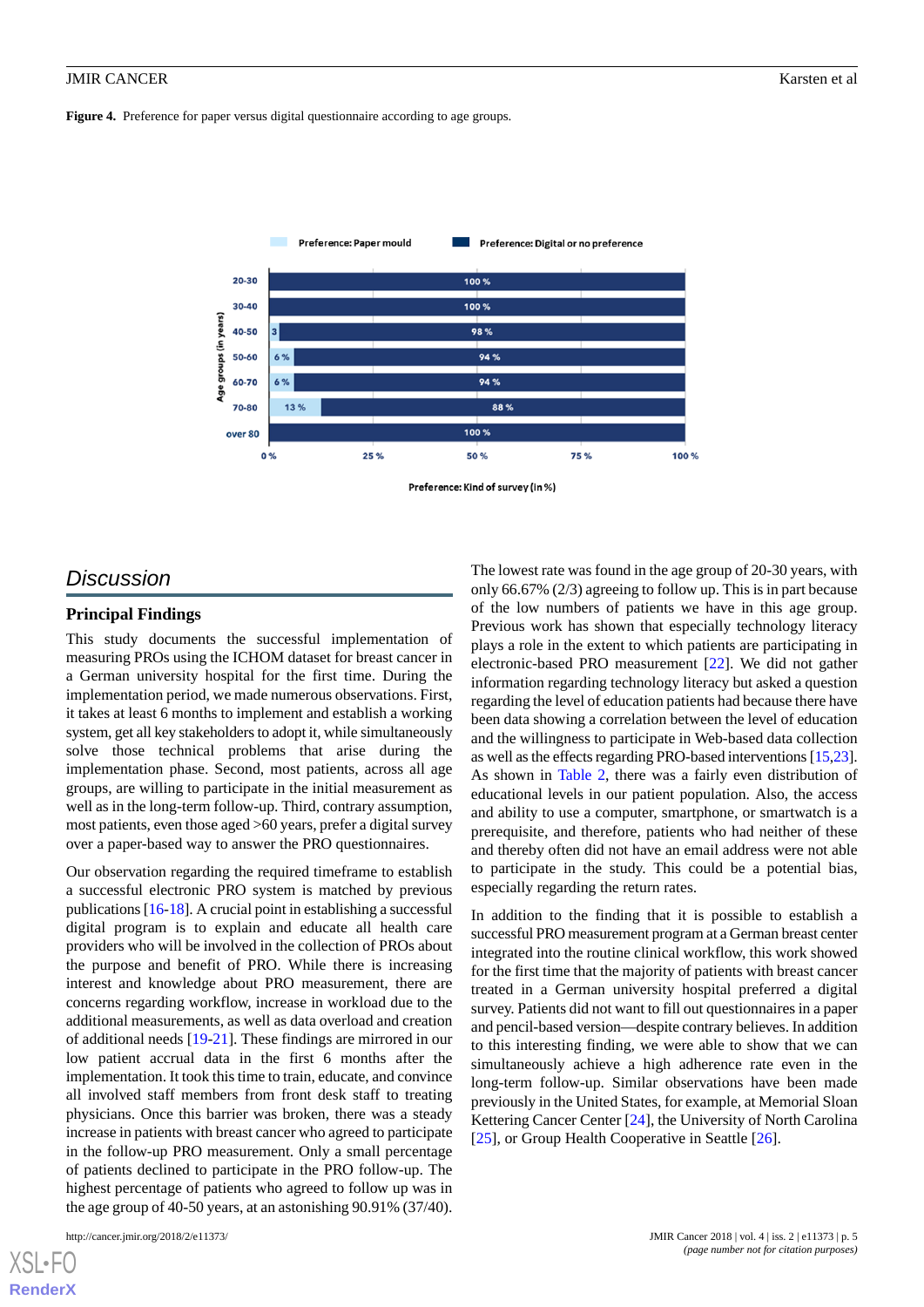#### **Limitations**

Since this is a retrospective analysis of an implementation trial, it is not without limitations. In the beginning, reasons for decline in the number of patients participating was not systematically collected. Since this systematic approach was started only at a later point, we currently do not have enough data on this matter but are collecting them now. Also, we did not have enough resources to be able to contact those patients who decided not to continue in the follow-up. This point and the first point are important aspects, and we are currently addressing both and plan to publish the results in a following publication.

## **Comparison With Prior Work**

While there is an increasing interest in the potential of PRO measurements in almost all disease entities [[27-](#page-6-11)[30\]](#page-6-12), there is still a lack of standards regarding what to measure and how to measure it. The ICHOM initiative has therefore created a working group for a wide range of diseases with the goal to establish standard sets to compare outcomes between different providers, hospitals, and even countries [\[31](#page-6-13)]. This is the first published work to show that the implementation of one of their standard sets—in our case for breast cancer—is feasible and lays the foundation for further improvements in the complex care of patients with breast cancer.

#### **Conclusions**

The goal of this pilot trial was to create a template on how to establish a successful Web-based PRO measurement system at a German university hospital, setting the stage for what to expect and showing that it is possible to measure PRO in a digital manner in patients with breast cancer of all age groups.

#### **Conflicts of Interest**

<span id="page-5-0"></span>None declared.

#### **References**

- <span id="page-5-1"></span>1. Carioli G, Malvezzi M, Rodriguez T, Bertuccio P, Negri E, La Vecchia C. Trends and predictions to 2020 in breast cancer mortality: Americas and Australasia. Breast 2018 Feb;37:163-169. [doi: [10.1016/j.breast.2017.12.004\]](http://dx.doi.org/10.1016/j.breast.2017.12.004) [Medline: [29246526\]](http://www.ncbi.nlm.nih.gov/entrez/query.fcgi?cmd=Retrieve&db=PubMed&list_uids=29246526&dopt=Abstract)
- 2. Bergh J, Jönsson PE, Glimelius B, Nygren P, SBU-group. Swedish Council of Technology Assessment in Health Care. A systematic overview of chemotherapy effects in breast cancer. Acta Oncol 2001;40(2-3):253-281. [Medline: [11441936](http://www.ncbi.nlm.nih.gov/entrez/query.fcgi?cmd=Retrieve&db=PubMed&list_uids=11441936&dopt=Abstract)]
- <span id="page-5-3"></span><span id="page-5-2"></span>3. Coleman MP, Quaresma M, Berrino F, Lutz J, De Angelis R, Capocaccia R, CONCORD Working Group. Cancer survival in five continents: a worldwide population-based study (CONCORD). Lancet Oncol 2008 Aug;9(8):730-756 [[FREE Full](https://linkinghub.elsevier.com/retrieve/pii/S1470-2045(08)70179-7) [text](https://linkinghub.elsevier.com/retrieve/pii/S1470-2045(08)70179-7)] [doi: [10.1016/S1470-2045\(08\)70179-7\]](http://dx.doi.org/10.1016/S1470-2045(08)70179-7) [Medline: [18639491](http://www.ncbi.nlm.nih.gov/entrez/query.fcgi?cmd=Retrieve&db=PubMed&list_uids=18639491&dopt=Abstract)]
- 4. Carioli G, Malvezzi M, Rodriguez T, Bertuccio P, Negri E, La Vecchia C. Trends and predictions to 2020 in breast cancer mortality in Europe. Breast 2017 Dec;36:89-95. [doi: [10.1016/j.breast.2017.06.003\]](http://dx.doi.org/10.1016/j.breast.2017.06.003) [Medline: [28988610](http://www.ncbi.nlm.nih.gov/entrez/query.fcgi?cmd=Retrieve&db=PubMed&list_uids=28988610&dopt=Abstract)]
- 5. Seabury SA, Frasco MA, van Eijndhoven E, Sison S, Zacker C. The impact of self- and physician-administered cancer treatment on work productivity and healthcare utilization. Res Social Adm Pharm 2018 Dec;14(5):434-440. [doi: [10.1016/j.sapharm.2017.05.009\]](http://dx.doi.org/10.1016/j.sapharm.2017.05.009) [Medline: [28559004](http://www.ncbi.nlm.nih.gov/entrez/query.fcgi?cmd=Retrieve&db=PubMed&list_uids=28559004&dopt=Abstract)]
- <span id="page-5-4"></span>6. Spathis A, Booth S, Grove S, Hatcher H, Kuhn I, Barclay S. Teenage and Young Adult Cancer-Related Fatigue Is Prevalent, Distressing, and Neglected: It Is Time to Intervene. A Systematic Literature Review and Narrative Synthesis. J Adolesc Young Adult Oncol 2015 Mar;4(1):3-17 [[FREE Full text](http://europepmc.org/abstract/MED/25852970)] [doi: [10.1089/jayao.2014.0023](http://dx.doi.org/10.1089/jayao.2014.0023)] [Medline: [25852970](http://www.ncbi.nlm.nih.gov/entrez/query.fcgi?cmd=Retrieve&db=PubMed&list_uids=25852970&dopt=Abstract)]
- <span id="page-5-5"></span>7. Capelan M, Battisti NML, McLoughlin A, Maidens V, Snuggs N, Slyk P, et al. The prevalence of unmet needs in 625 women living beyond a diagnosis of early breast cancer. Br J Cancer 2017 Oct 10;117(8):1113-1120 [[FREE Full text](http://dx.doi.org/10.1038/bjc.2017.283)] [doi: [10.1038/bjc.2017.283](http://dx.doi.org/10.1038/bjc.2017.283)] [Medline: [28859057\]](http://www.ncbi.nlm.nih.gov/entrez/query.fcgi?cmd=Retrieve&db=PubMed&list_uids=28859057&dopt=Abstract)
- <span id="page-5-6"></span>8. Lambert SD, Harrison JD, Smith E, Bonevski B, Carey M, Lawsin C, et al. The unmet needs of partners and caregivers of adults diagnosed with cancer: a systematic review. BMJ Support Palliat Care 2012 Sep;2(3):224-230. [doi: [10.1136/bmjspcare-2012-000226\]](http://dx.doi.org/10.1136/bmjspcare-2012-000226) [Medline: [24654195](http://www.ncbi.nlm.nih.gov/entrez/query.fcgi?cmd=Retrieve&db=PubMed&list_uids=24654195&dopt=Abstract)]
- <span id="page-5-7"></span>9. Jain V, Bahia J, Mohebtash M, Barac A. Cardiovascular Complications Associated With Novel Cancer Immunotherapies. Curr Treat Options Cardiovasc Med 2017 May;19(5):36. [doi: [10.1007/s11936-017-0532-8](http://dx.doi.org/10.1007/s11936-017-0532-8)] [Medline: [28401456](http://www.ncbi.nlm.nih.gov/entrez/query.fcgi?cmd=Retrieve&db=PubMed&list_uids=28401456&dopt=Abstract)]
- <span id="page-5-8"></span>10. Byun DJ, Wolchok JD, Rosenberg LM, Girotra M. Cancer immunotherapy - immune checkpoint blockade and associated endocrinopathies. Nat Rev Endocrinol 2017 Dec;13(4):195-207 [[FREE Full text](http://europepmc.org/abstract/MED/28106152)] [doi: [10.1038/nrendo.2016.205](http://dx.doi.org/10.1038/nrendo.2016.205)] [Medline: [28106152](http://www.ncbi.nlm.nih.gov/entrez/query.fcgi?cmd=Retrieve&db=PubMed&list_uids=28106152&dopt=Abstract)]
- <span id="page-5-9"></span>11. Chen J, Ou L, Hollis SJ. A systematic review of the impact of routine collection of patient reported outcome measures on patients, providers and health organisations in an oncologic setting. BMC Health Serv Res 2013 Jun 11;13:211 [\[FREE Full](https://bmchealthservres.biomedcentral.com/articles/10.1186/1472-6963-13-211) [text](https://bmchealthservres.biomedcentral.com/articles/10.1186/1472-6963-13-211)] [doi: [10.1186/1472-6963-13-211\]](http://dx.doi.org/10.1186/1472-6963-13-211) [Medline: [23758898\]](http://www.ncbi.nlm.nih.gov/entrez/query.fcgi?cmd=Retrieve&db=PubMed&list_uids=23758898&dopt=Abstract)
- 12. Tai-Seale M, Olson CW, Li J, Chan AS, Morikawa C, Durbin M, et al. Electronic Health Record Logs Indicate That Physicians Split Time Evenly Between Seeing Patients And Desktop Medicine. Health Aff (Millwood) 2017 Dec 01;36(4):655-662 [[FREE Full text](http://europepmc.org/abstract/MED/28373331)] [doi: [10.1377/hlthaff.2016.0811](http://dx.doi.org/10.1377/hlthaff.2016.0811)] [Medline: [28373331](http://www.ncbi.nlm.nih.gov/entrez/query.fcgi?cmd=Retrieve&db=PubMed&list_uids=28373331&dopt=Abstract)]
- 13. Joukes E, Abu-Hanna A, Cornet R, de Keizer NF. Time Spent on Dedicated Patient Care and Documentation Tasks Before and After the Introduction of a Structured and Standardized Electronic Health Record. Appl Clin Inform 2018 Dec;9(1):46-53. [doi: [10.1055/s-0037-1615747\]](http://dx.doi.org/10.1055/s-0037-1615747) [Medline: [29342479](http://www.ncbi.nlm.nih.gov/entrez/query.fcgi?cmd=Retrieve&db=PubMed&list_uids=29342479&dopt=Abstract)]



[XSL](http://www.w3.org/Style/XSL)•FO **[RenderX](http://www.renderx.com/)**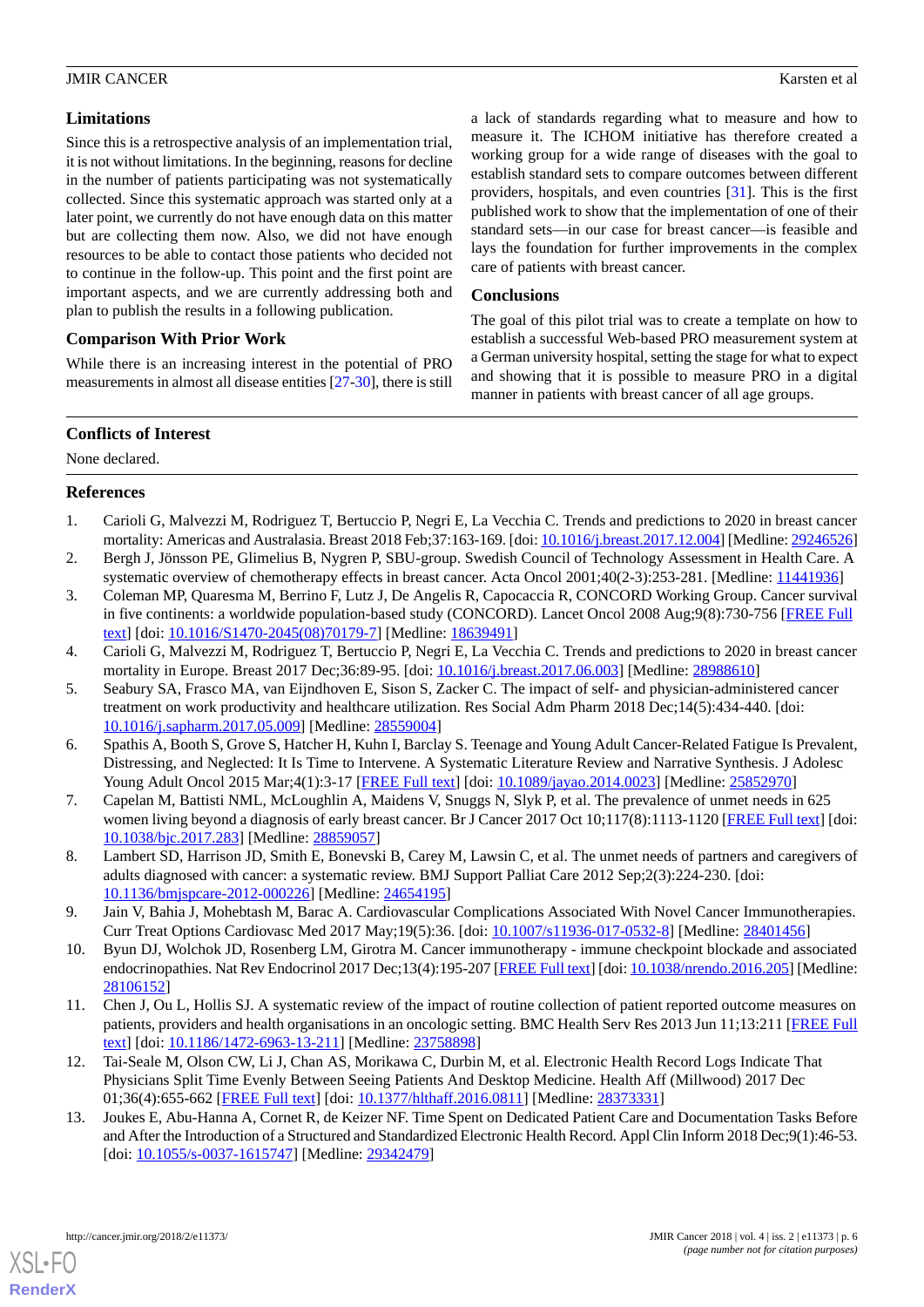- <span id="page-6-0"></span>14. Basch E, Jia X, Heller G, Barz A, Sit L, Fruscione M, et al. Adverse symptom event reporting by patients vs clinicians: relationships with clinical outcomes. J Natl Cancer Inst 2009 Dec 02;101(23):1624-1632 [[FREE Full text](http://europepmc.org/abstract/MED/19920223)] [doi: [10.1093/jnci/djp386](http://dx.doi.org/10.1093/jnci/djp386)] [Medline: [19920223](http://www.ncbi.nlm.nih.gov/entrez/query.fcgi?cmd=Retrieve&db=PubMed&list_uids=19920223&dopt=Abstract)]
- <span id="page-6-1"></span>15. Basch E, Deal AM, Kris MG, Scher HI, Hudis CA, Sabbatini P, et al. Symptom Monitoring With Patient-Reported Outcomes During Routine Cancer Treatment: A Randomized Controlled Trial. J Clin Oncol 2016 Feb 20;34(6):557-565 [[FREE Full](http://europepmc.org/abstract/MED/26644527) [text](http://europepmc.org/abstract/MED/26644527)] [doi: [10.1200/JCO.2015.63.0830](http://dx.doi.org/10.1200/JCO.2015.63.0830)] [Medline: [26644527\]](http://www.ncbi.nlm.nih.gov/entrez/query.fcgi?cmd=Retrieve&db=PubMed&list_uids=26644527&dopt=Abstract)
- <span id="page-6-2"></span>16. Rotenstein LS, Huckman RS, Wagle NW. Making Patients and Doctors Happier - The Potential of Patient-Reported Outcomes. N Engl J Med 2017 Oct 05;377(14):1309-1312. [doi: [10.1056/NEJMp1707537](http://dx.doi.org/10.1056/NEJMp1707537)] [Medline: [28976860\]](http://www.ncbi.nlm.nih.gov/entrez/query.fcgi?cmd=Retrieve&db=PubMed&list_uids=28976860&dopt=Abstract)
- <span id="page-6-3"></span>17. Trautmann F, Hentschel L, Hornemann B, Rentsch A, Baumann M, Ehninger G, et al. Electronic real-time assessment of patient-reported outcomes in routine care-first findings and experiences from the implementation in a comprehensive cancer center. Support Care Cancer 2016 Dec;24(7):3047-3056. [doi: [10.1007/s00520-016-3127-0\]](http://dx.doi.org/10.1007/s00520-016-3127-0) [Medline: [26887586](http://www.ncbi.nlm.nih.gov/entrez/query.fcgi?cmd=Retrieve&db=PubMed&list_uids=26887586&dopt=Abstract)]
- <span id="page-6-4"></span>18. Antunes B, Harding R, Higginson IJ, EUROIMPACT. Implementing patient-reported outcome measures in palliative care clinical practice: a systematic review of facilitators and barriers. Palliat Med 2014 Feb;28(2):158-175. [doi: [10.1177/0269216313491619\]](http://dx.doi.org/10.1177/0269216313491619) [Medline: [23801463\]](http://www.ncbi.nlm.nih.gov/entrez/query.fcgi?cmd=Retrieve&db=PubMed&list_uids=23801463&dopt=Abstract)
- 19. Donaldson MS. Taking PROs and patient-centered care seriously: incremental and disruptive ideas for incorporating PROs in oncology practice. Qual Life Res 2008 Dec;17(10):1323-1330. [doi: [10.1007/s11136-008-9414-6](http://dx.doi.org/10.1007/s11136-008-9414-6)] [Medline: [18991021](http://www.ncbi.nlm.nih.gov/entrez/query.fcgi?cmd=Retrieve&db=PubMed&list_uids=18991021&dopt=Abstract)]
- <span id="page-6-5"></span>20. Jagsi R, Chiang A, Polite BN, Medeiros BC, McNiff K, Abernethy AP, et al. Qualitative analysis of practicing oncologists' attitudes and experiences regarding collection of patient-reported outcomes. J Oncol Pract 2013 Nov;9(6):e290-e297. [doi: [10.1200/JOP.2012.000823](http://dx.doi.org/10.1200/JOP.2012.000823)] [Medline: [23943890](http://www.ncbi.nlm.nih.gov/entrez/query.fcgi?cmd=Retrieve&db=PubMed&list_uids=23943890&dopt=Abstract)]
- <span id="page-6-6"></span>21. Cowan RA, Suidan RS, Andikyan V, Rezk YA, Einstein MH, Chang K, et al. Electronic patient-reported outcomes from home in patients recovering from major gynecologic cancer surgery: A prospective study measuring symptoms and health-related quality of life. Gynecol Oncol 2016 Nov;143(2):362-366 [\[FREE Full text\]](http://europepmc.org/abstract/MED/27637366) [doi: [10.1016/j.ygyno.2016.08.335\]](http://dx.doi.org/10.1016/j.ygyno.2016.08.335) [Medline: [27637366](http://www.ncbi.nlm.nih.gov/entrez/query.fcgi?cmd=Retrieve&db=PubMed&list_uids=27637366&dopt=Abstract)]
- <span id="page-6-7"></span>22. Hartkopf AD, Graf J, Simoes E, Keilmann L, Sickenberger N, Gass P, et al. Electronic-Based Patient-Reported Outcomes: Willingness, Needs, and Barriers in Adjuvant and Metastatic Breast Cancer Patients. JMIR Cancer 2017 Aug 07;3(2):e11 [[FREE Full text](http://cancer.jmir.org/2017/2/e11/)] [doi: [10.2196/cancer.6996\]](http://dx.doi.org/10.2196/cancer.6996) [Medline: [28784595\]](http://www.ncbi.nlm.nih.gov/entrez/query.fcgi?cmd=Retrieve&db=PubMed&list_uids=28784595&dopt=Abstract)
- <span id="page-6-8"></span>23. Barentsz MW, Wessels H, van Diest PJ, Pijnappel RM, Haaring C, van der Pol CC, et al. Tablet, web-based, or paper questionnaires for measuring anxiety in patients suspected of breast cancer: patients' preferences and quality of collected data. J Med Internet Res 2014 Oct 31;16(10):e239 [\[FREE Full text\]](http://www.jmir.org/2014/10/e239/) [doi: [10.2196/jmir.3578\]](http://dx.doi.org/10.2196/jmir.3578) [Medline: [25364951\]](http://www.ncbi.nlm.nih.gov/entrez/query.fcgi?cmd=Retrieve&db=PubMed&list_uids=25364951&dopt=Abstract)
- <span id="page-6-9"></span>24. Judson TJ, Bennett AV, Rogak LJ, Sit L, Barz A, Kris MG, et al. Feasibility of long-term patient self-reporting of toxicities from home via the Internet during routine chemotherapy. J Clin Oncol 2013 Jul 10;31(20):2580-2585 [[FREE Full text](http://europepmc.org/abstract/MED/23733753)] [doi: [10.1200/JCO.2012.47.6804](http://dx.doi.org/10.1200/JCO.2012.47.6804)] [Medline: [23733753](http://www.ncbi.nlm.nih.gov/entrez/query.fcgi?cmd=Retrieve&db=PubMed&list_uids=23733753&dopt=Abstract)]
- <span id="page-6-10"></span>25. Wood WA, Deal AM, Abernethy A, Basch E, Battaglini C, Kim YH, et al. Feasibility of frequent patient-reported outcome surveillance in patients undergoing hematopoietic cell transplantation. Biol Blood Marrow Transplant 2013 Mar;19(3):450-459 [[FREE Full text](https://linkinghub.elsevier.com/retrieve/pii/S1083-8791(12)00522-8)] [doi: [10.1016/j.bbmt.2012.11.014](http://dx.doi.org/10.1016/j.bbmt.2012.11.014)] [Medline: [23253558\]](http://www.ncbi.nlm.nih.gov/entrez/query.fcgi?cmd=Retrieve&db=PubMed&list_uids=23253558&dopt=Abstract)
- <span id="page-6-11"></span>26. Aiello EJ, Taplin S, Reid R, Hobbs M, Seger D, Kamel H, et al. In a randomized controlled trial, patients preferred electronic data collection of breast cancer risk-factor information in a mammography setting. J Clin Epidemiol 2006 Jan;59(1):77-81. [doi: 10.1016/*j.jclinepi.2005.07.007*] [Medline: [16360564\]](http://www.ncbi.nlm.nih.gov/entrez/query.fcgi?cmd=Retrieve&db=PubMed&list_uids=16360564&dopt=Abstract)
- 27. Mahmud I, Kelley T, Stowell C, Haripriya A, Boman A, Kossler I, et al. A Proposed Minimum Standard Set of Outcome Measures for Cataract Surgery. JAMA Ophthalmol 2015 Nov;133(11):1247-1252. [doi: [10.1001/jamaophthalmol.2015.2810\]](http://dx.doi.org/10.1001/jamaophthalmol.2015.2810) [Medline: [26291752](http://www.ncbi.nlm.nih.gov/entrez/query.fcgi?cmd=Retrieve&db=PubMed&list_uids=26291752&dopt=Abstract)]
- <span id="page-6-12"></span>28. Martin NE, Massey L, Stowell C, Bangma C, Briganti A, Bill-Axelson A, et al. Defining a standard set of patient-centered outcomes for men with localized prostate cancer. Eur Urol 2015 Mar;67(3):460-467 [\[FREE Full text](https://linkinghub.elsevier.com/retrieve/pii/S0302-2838(14)00845-8)] [doi: [10.1016/j.eururo.2014.08.075\]](http://dx.doi.org/10.1016/j.eururo.2014.08.075) [Medline: [25234359\]](http://www.ncbi.nlm.nih.gov/entrez/query.fcgi?cmd=Retrieve&db=PubMed&list_uids=25234359&dopt=Abstract)
- <span id="page-6-13"></span>29. Haws BE, Khechen B, Guntin JA, Cardinal KL, Bohl DD, Singh K. Validity of PROMIS in minimally invasive transforaminal lumbar interbody fusion: a preliminary evaluation. J Neurosurg Spine 2018 Jul;29(1):28-33. [doi: [10.3171/2017.11.SPINE17989\]](http://dx.doi.org/10.3171/2017.11.SPINE17989) [Medline: [29652236](http://www.ncbi.nlm.nih.gov/entrez/query.fcgi?cmd=Retrieve&db=PubMed&list_uids=29652236&dopt=Abstract)]
- 30. Kotecha D, Ahmed A, Calvert M, Lencioni M, Terwee CB, Lane DA. Patient-Reported Outcomes for Quality of Life Assessment in Atrial Fibrillation: A Systematic Review of Measurement Properties. PLoS One 2016;11(11):e0165790 [[FREE Full text](http://dx.plos.org/10.1371/journal.pone.0165790)] [doi: [10.1371/journal.pone.0165790](http://dx.doi.org/10.1371/journal.pone.0165790)] [Medline: [27802324](http://www.ncbi.nlm.nih.gov/entrez/query.fcgi?cmd=Retrieve&db=PubMed&list_uids=27802324&dopt=Abstract)]
- 31. Ong WL, Schouwenburg MG, van Bommel ACM, Stowell C, Allison KH, Benn KE, et al. A Standard Set of Value-Based Patient-Centered Outcomes for Breast Cancer: The International Consortium for Health Outcomes Measurement (ICHOM) Initiative. JAMA Oncol 2017 May 01;3(5):677-685. [doi: [10.1001/jamaoncol.2016.4851](http://dx.doi.org/10.1001/jamaoncol.2016.4851)] [Medline: [28033439](http://www.ncbi.nlm.nih.gov/entrez/query.fcgi?cmd=Retrieve&db=PubMed&list_uids=28033439&dopt=Abstract)]

# **Abbreviations**

**ICHOM:** International Consortium for Health Outcome Measurement **PRO:** patient-reported outcomes



[XSL](http://www.w3.org/Style/XSL)•FO **[RenderX](http://www.renderx.com/)**